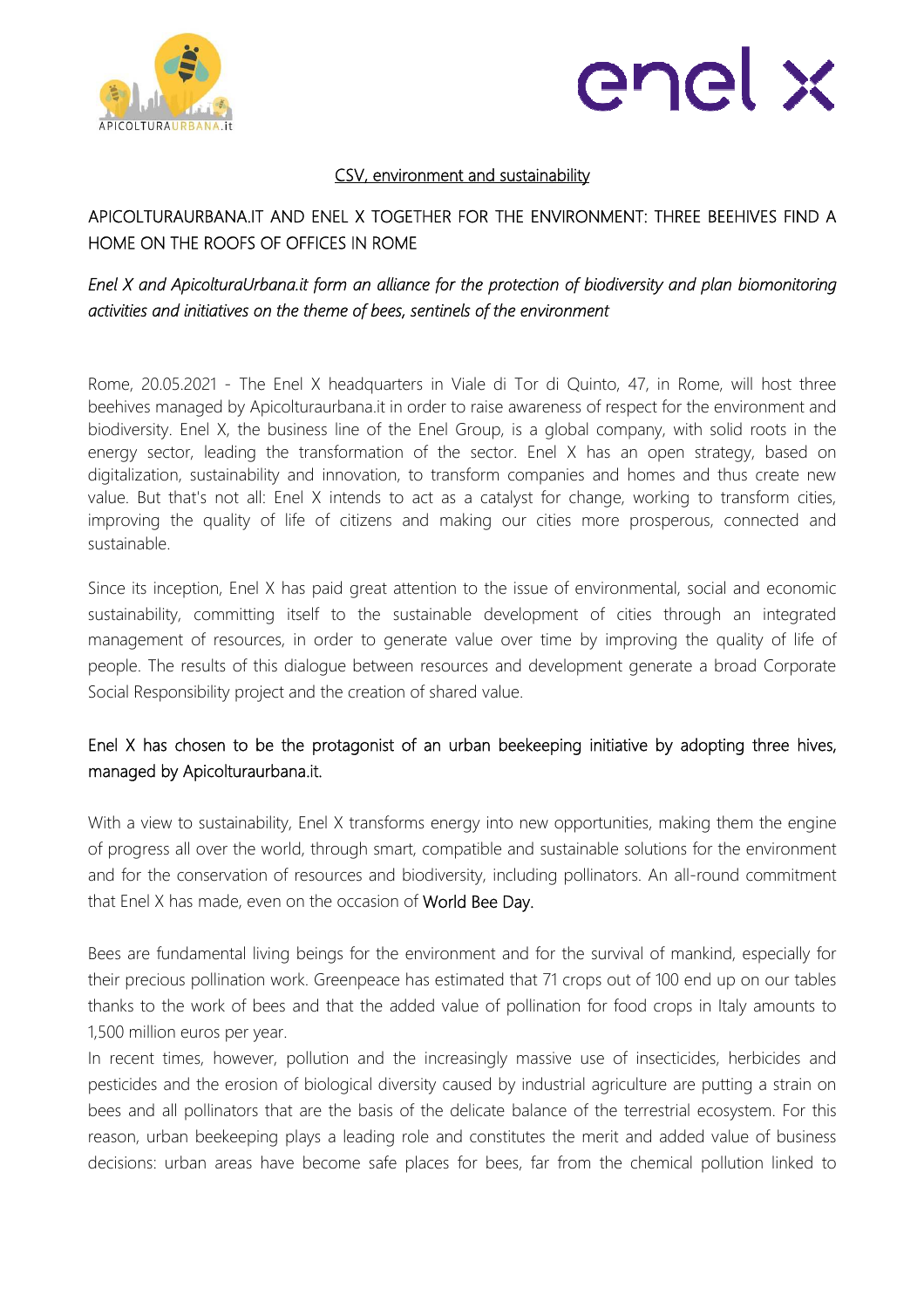

e and cities provide a particularly diversified range of nectar sources, effectively

enel x

Rome will also host an initiative for the protection of these insects and environmental biomonitoring thanks to Apicolturaurbana.it (http://www.apicolturaurbana.it/baas), a reality created by Mauro Veca urban beekeeper in Milan for over 10 years - and Giuseppe Manno. The two founders were the first in Italy to provide solutions and tools for installing apiaries on roofs, terraces and gardens of offices and companies. Urban beekeeping has entered the CSV projects of various companies and industrial realities and today there are beehives on the roofs of many cities around the world. Now, the company expands this experience also in the Italian territory, creating spaces for sharing, with a view to caring for the environment: a model of positive behavior that has won the support and curiosity of numerous local, cultural and social associations.

Creating new value: Apicolturaurbana.it and Enel X are working to activate environmental biomonitoring and awareness raising initiatives, to affirm the culture of sustainability and innovation.

Creating new value through the innovative use of energy and sustainability: new value not only economic, but which will offer benefits to society as a whole, allowing people to collaborate, explore new possibilities, exchange experiences and progress in the new economics of the energy sector. These issues are now even more valued, thanks to Apicolturaurbana.it and its bees, in view of biomonitoring and safeguarding biodiversity.

"After initial skepticism, today urban beekeeping projects are spread all over the world. According to the United Nations, 40% of hives are at risk of extinction: doing beekeeping in the city is possible and means protecting them. For bees, cities have become a protected environment and, contrary to what one might think, urban honey is not contaminated," comments Giuseppe Manno, co-founder and creator of the Apicolturaurbana.it project.

"We are proud to be alongside Apicolturaurbana, it in the project to protect bees and their ecosystem, a virtuous initiative that preserves biodiversity and respects the environment. We believe that protecting beekeeping in urban areas is fundamental to ensuring that bees, through pollination, can continue to carry out their precious task in the chain of life. For this reason we have decided to host three beehives at the Tor di Quinto headquarters, a responsible choice that confirms Enel X's commitments in terms of sustainability," said Anna Santucci, Head of Environment global at Enel X

All-round innovative experiences, which demonstrate how bees know, as true sentinels of the environment, to guide sustainability and combine it with development, with a look to the future.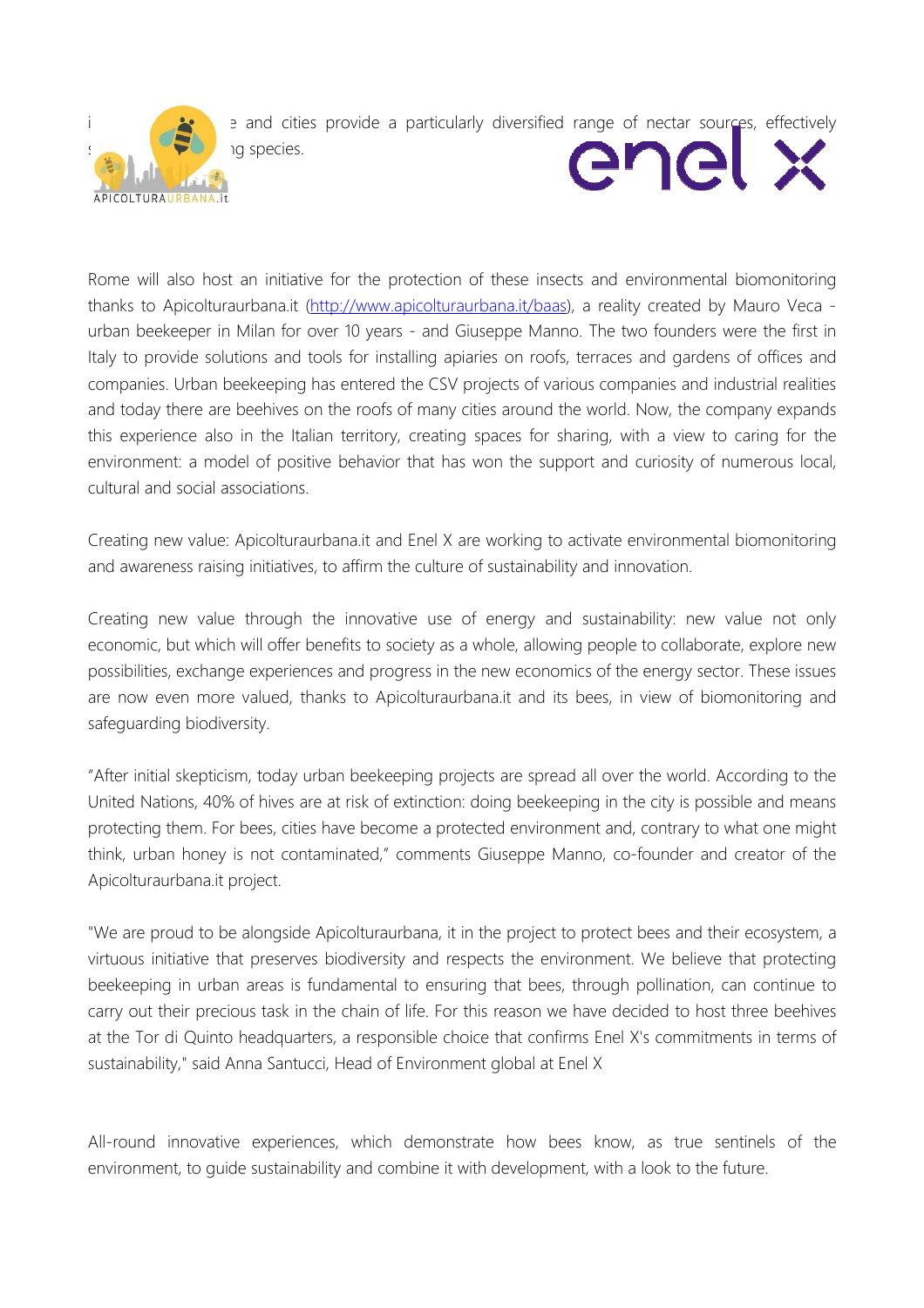



# *Enel X*

*Enel X is Enel Group's global business line offering services that accelerate innovation and drive the energy transition. A global leader in the advanced energy solution sector, Enel X manages services such as demand response for around 6 GW of total capacity at global level and around 100 MW of storage capacity installed worldwide, as well as 195,000 electric vehicle charging points made available around the globe<sup>1</sup> . Through its advanced solutions, including energy management, financial services and electric mobility, Enel X provides each partner with an intuitive, personalized ecosystem of tech platforms and consulting services, focusing on sustainability and circular economy principles in order to provide people, communities, institutions and companies with an alternative model that respects the environment and integrates technological innovation into daily life. Each solution has the power to turn decarbonization, electrification and digitalization goals into sustainable actions for everyone, in order to build a more sustainable and efficient world together.*

*1 Public and private charging points. It includes interoperability points.* 

Enel X Italy Social Media links:

- LinkedIn
- Twitter
- Facebook
- Instagram

#### *Apicolturaurbana.it*

*The first Italian company dedicated to urban beekeeping for both individuals and companies. Equipment, training and support for anyone wishing to do beekeeping in their home garden; for companies, a "turnkey" service for Corporate Social Responsibility; the "BaaS" or Bees As A Service of Apicolturaurbana.it is aimed at companies in every sector that decide to turn to honey bees at least part of their investments dedicated to CSR. You can contribute to socially shared values - such as environmental protection and biodiversity - by entrusting Apicolturaurbana.it with the management of bees on the roofs or gardens of offices or companies. In the perspective of being able to share with stakeholders - employees, business partners, local communities, charitable entities - the sweet fruit of one's commitment. Information at the site https://www.apicolturaurbana.it/baas* 

Apicolturaurbana.it Social Media Links:

- https://www.facebook.com/apicolturaurbana.it/
- https://www.linkedin.com/company/apicolturaurbana.it
- https://www.linkedin.com/in/giuseppe-beppe-manno/
- https://www.instagram.com/apicolturaurbana.it/
- https://twitter.com/Apicolturaurba1